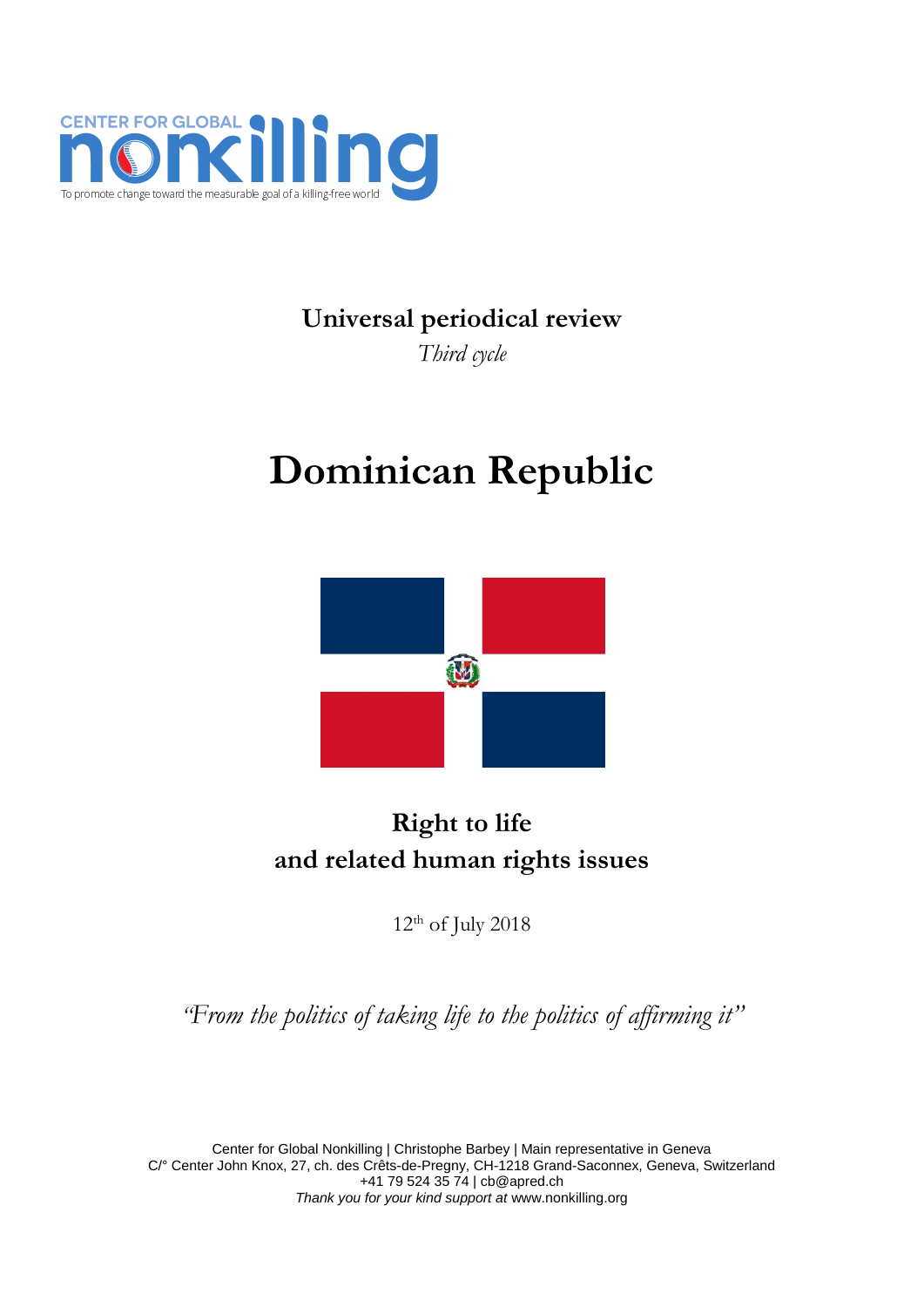The Center for Global Nonkilling (CGNK) has a unique mission, that is both inspirational for individuals and transformative for societies: *"To promote change towards the measurable goal of a killing-free world by means open to infinite human creativity in reverence for life".*

CGNK was founded by Glenn Paige (1929-2017), political science Professor and author of the book "Nonkilling Political Science", translated in numerous languages<sup>1</sup>. The Center is a worldwide congregation of persons, scholars and others, working at creating societies that do not kill. Valuing life in all its worthwhile dimensions is a necessary mission; please join the Center for Global Nonkilling in celebrating, enhancing and protecting life<sup>2</sup>. The Center has ECOSOC special consultative status since 2014. At each UPR session, CGNK makes usually one main submission looking at all or many aspects of the right to life and a few shorter ones focusing on specific or salient issues<sup>3</sup>.

#### The right to life

All human rights are universal, of equal importance, indivisible, interlinked and mutually reinforcing. They arise out of human nature and are needed for individual fulfilment as to build lasting and prosperous, thriving and humanist societies. They are universal values, moral and legal values. They are complemented by universal and fundamental methods such as, inter alia, exemplarity, prevention and precaution, peaceful settlements of disputes and non-violence. These methods are needed for the full respect, implementation and common enjoyment of all human rights.

Compared to other human rights, the right to life has four specific features:

a. If dignity can be said to be the paramount human right as it is present when each and all human rights are fulfilled, so can is the right to life present within all other human rights. Yet it can also be said that the right to life *precedes* all human rights: if life is taken all human rights are cancelled<sup>4</sup>. Conversely and more joyfully, granting and giving solid ground to the right to life – as to the quality of life – is the base needed for the peaceful progress and the proactive fulfillment, for the completion of all human rights.

b. There are no possible limitations or restrictions to life and the right to life: one is either alive or not. Issues pertaining to the beginning and the end of life such as reproductive rights, abortion, suicides and euthanasia, as well as prenatal and genetic engineering should thus be dealt in a preventive, humane and human sustainable manner, for each and all, in full dignity.

c. There is only one way to guarantee respect of, to protect the right to life: prevention. Once a life is lost, compensation may be due, but there are no possible direct reparations for a life lost.

d. Henceforth, the right to life is also the duty not to kill. As such, the right to life is a fully reciprocal right, granted to all, but also in need of being granted to all by all.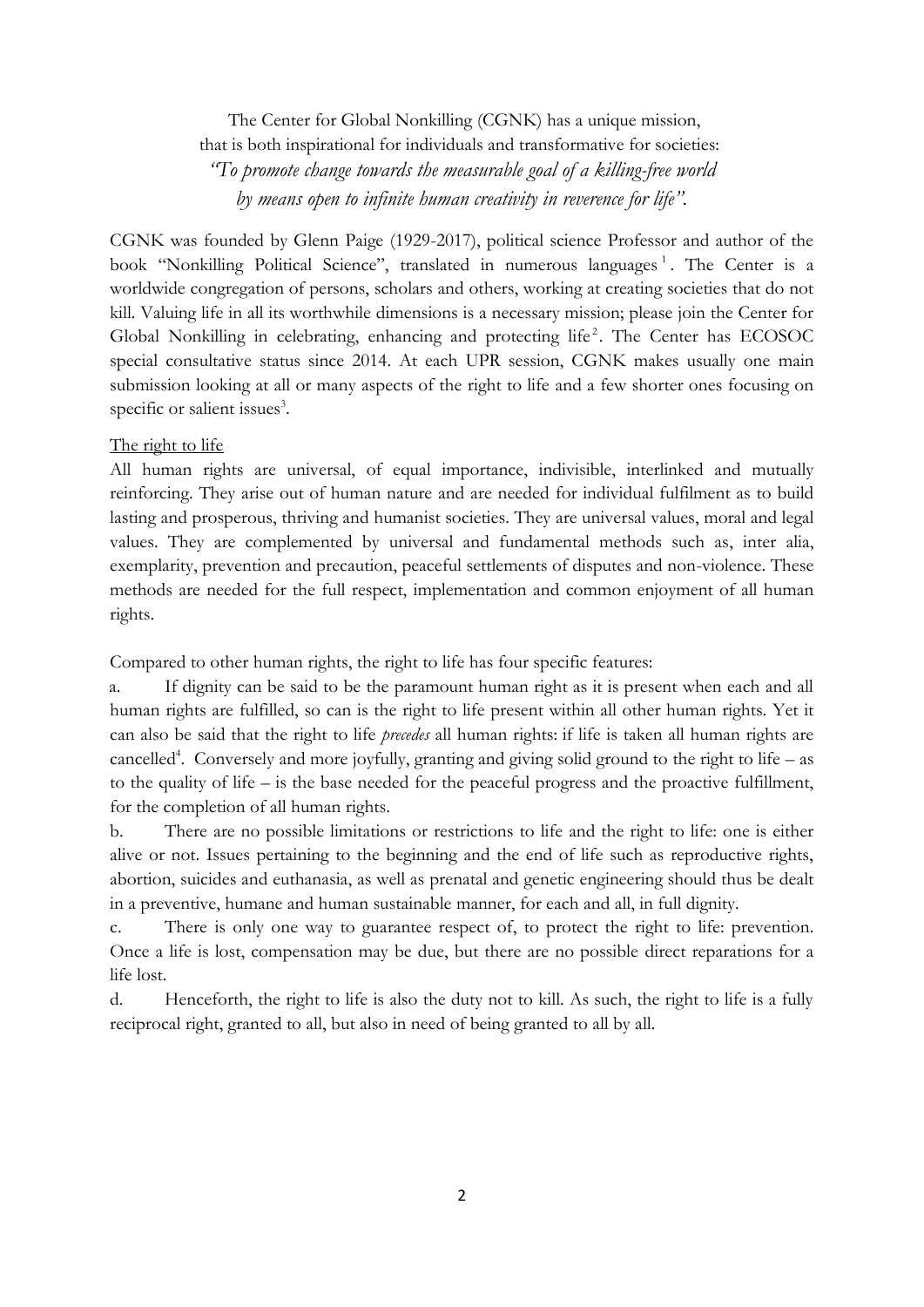## *"We understand the right to life as being the right not to be killed, but also as everyone's responsibility not to kill others".*

The Center for Global Nonkilling recognises no right to kill. Though not rights, three *powers* to kill have sometimes been legally granted, recognized or organized:

1) The use of legitimate defence – as legally required: by a proportionate reaction linked to a direct, serious and imminent threat, requirements to which we add: by using nonviolent means – should never result in acts of killing or maiming. Nevertheless, whatever the result of legitimate defence may be, an independent judicial control over it is part of the rule of law.

Similarly, because it highly impacts on the right to life, any *use of force* by officials or any one, as it impedes on the *rights to security and integrity*, should be avoided or highly limited<sup>5</sup>. Outmost attention is to be given to prevent situations which may thereupon result in loss or losses of lives or in any type of maiming. Again, any official use of force should be monitored by an independent mechanism.

2) Death penalty, if it was ever permissible, is however a major and definitive breach of the right to life and of numerous other human rights. More often than not, it is considered an inhumane, cruel and degrading treatment<sup>6</sup>. It is a poor example of respect for the right to life and thus, unworthy and lacking the necessary dignity, the exemplarity required of any authoritative power or institutions. As we are to universally preserve our species and life on Earth, so shall we therefore protect all members of our species. Death penalty is to be abolished.

3) Powers of war, as conceded by humanitarian law, permit as an exception to the right to life, under certain circumstances only, the taking of the life of enemy soldiers. Seeing peace and respect of life prevail – always – and thus nullifying this exception is one of the objectives of the Center for Global Nonkilling.

#### Other human rights

All human rights are needed to fulfil a safe and happy life. However, some of them may be of more direct importance either for the full realisation of the right to life or to avoid its breaches.

The links between *human rights and peace* are progressively being developed<sup>7</sup>. The Center for Global Nonkilling attaches a special importance to the *human right to peace* as human rights can only progress and be coordinated, be reciprocally fulfilled in a peaceful environment<sup>8</sup>. Furthermore, peace and peaceful methods provide means to solve conflicts (including between competing human rights) without aggravating them and, as may be, to the advantage of all persons and institutions concerned, in a constructive or reconstructive way. Conflicts solved peacefully make it easier to alleviate feelings with respect, to draw lessons learned from difficult situations and to design policies for future prevention and overcoming.

It is with great respect that we salute the fact that the Dominican Republic has supported the adoption of the declaration on the right to peace<sup>9</sup> and we will be happy to know how the declaration will be implemented in public policies, both locally and internationally.

The *right to participation*, including of women, youth and disabled, is highly important. The more people take responsibility for their lives, the more they will respect the lives of others as of all.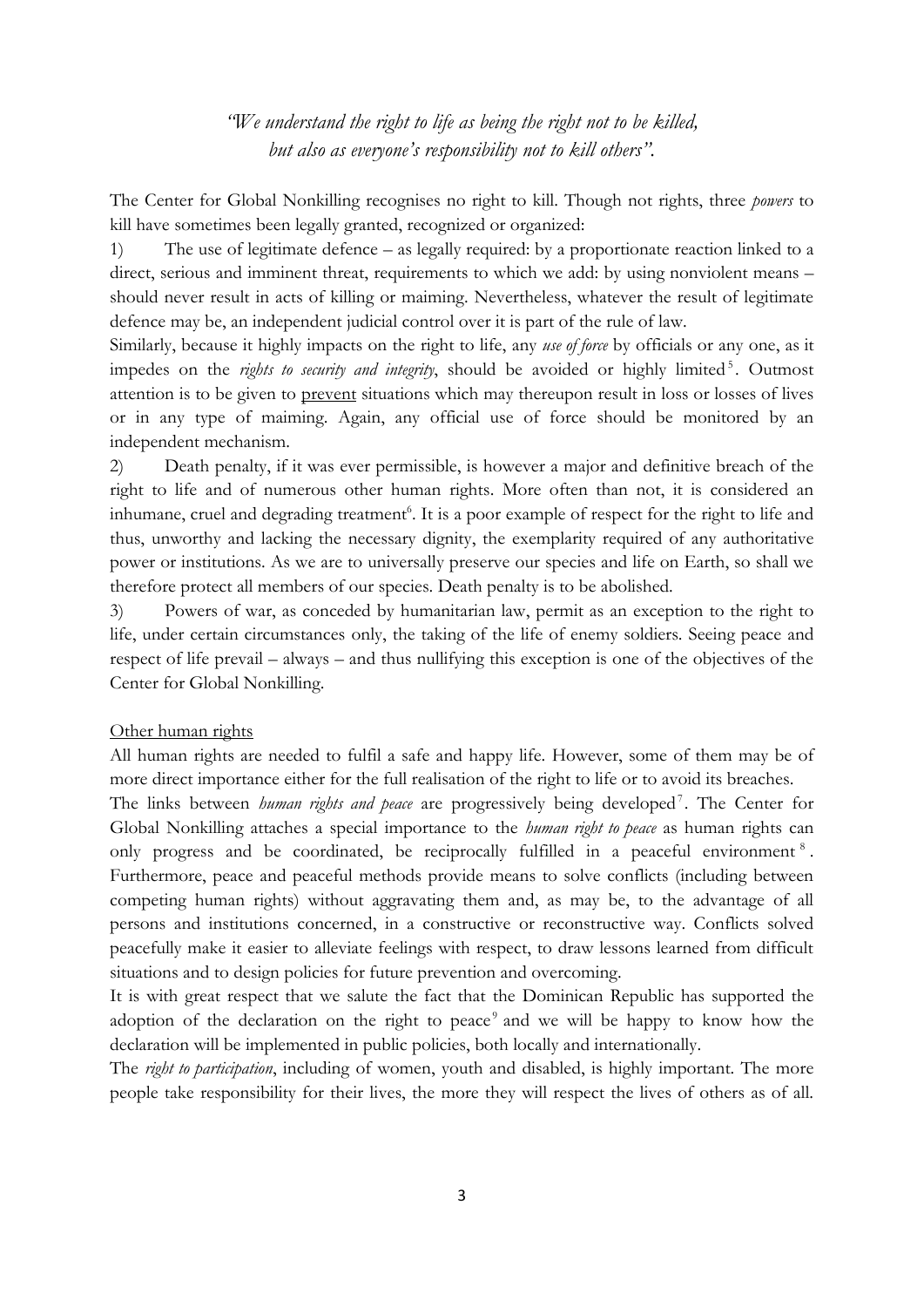Further, the more people participate to the decision making processes, the easier it will be to achieve the Sustainable Development Goals (SDG).

The right to *accurate standards of living*, including the rights to food, water and sanitation, clothing and housing, to rights to work and social security deserve full attention too, in all circumstances. The *right to health* is an essential right for the fulfilment of the right to life and of the subsequent right to longevity. The *human right to a healthy natural environment*, thus sustaining humanity and life on Earth, deserves accurate protection and attention. It must be recalled as often as need be that it is needed to achieve societies in which all human rights are *equally shared*. Finally, the *right to happiness,* to fulfilment in reverence for life should be mentioned as "happy people breed a happy world".

#### **A. International human rights constitution.**

The following legal obligations – the convention on the prevention and punishment of the crime of *genocide*, the covenant on *civil and political rights* and its optional protocol on the *abolition of the death penalty* and the convention on *enforced disappearances* – are within the human rights constitution (the basic international human rights treaties) the ones mostly concerned with the right to life. They are the minimum international standards needed for any country to show full legal respect for life and for the right to life.

National constitutions should clearly reflect this legal stand in favor of life. The recent constitution of the Dominican Republic (2015) offers a fair to good protection of the right to life and a good protection of social and economic rights. It contains direct participation rights.

We also hereby congratulate the Dominican Republic for the ratification of the second protocol of the Covenant on civil and political rights abolishing the death penalty.

Beyond legal aspects, it is the bounty and the worth of life, ethics and sufficient living standards for all, knowledge and best practices that all give a future and a meaning to the lives we lead and live, for ourselves as for a sustainable civilization, for future generations.

#### **Prevention of genocide**

The right to live is also to duty not kill, for individuals and inasmuch for groups of people. Every person needs life and needs to be part of social groups to live, to participate in the progress of society, to relate to others and with institutions and governments, ideally all thriving for the good of each and all. Therefore all individuals, all social and all political groups should be protected against genocide.

We here recall that, for the 70th anniversary of the Convention on the prevention and punishment of the crime of Genocide, the United Nations' Special Adviser of the Secretary-General on the Prevention of Genocide has called for its universal ratification<sup>10</sup>. We also recall that the Human Rights Council has adopted, at its  $37<sup>th</sup>$  session without a vote, a resolution containing a similar call<sup>11</sup>.

Nothing in the political or strategic situation of a country can justify the absence of the needed tools for the prevention of genocide and atrocity crimes. More than not, even if such a measure as the ratification of the convention may seem to be a light commitment, it is a clear sign that such crimes will never be tolerated and a head start for long term policies. It is an overall measure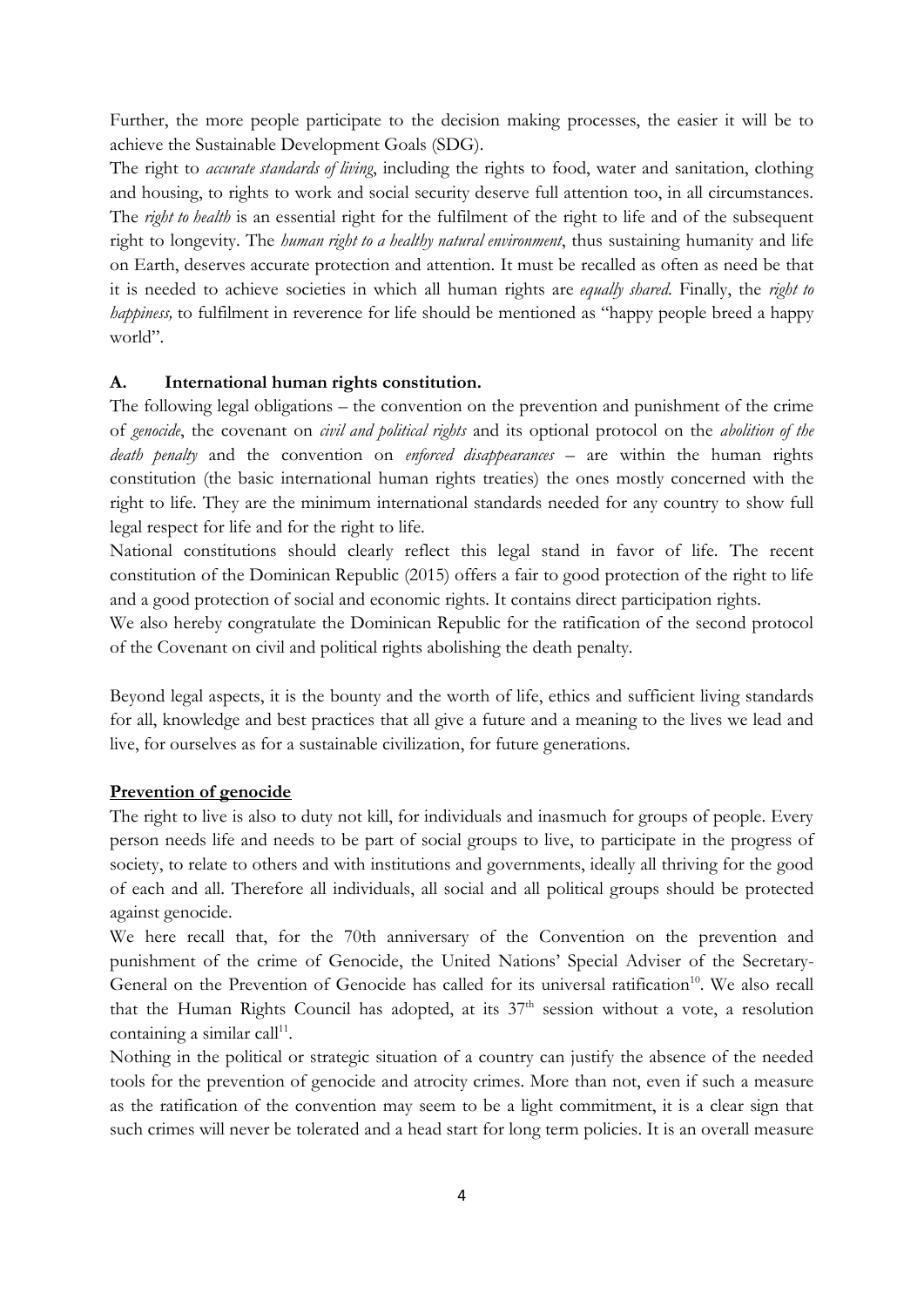preceding or accompanying other policies meant to prevent atrocity crimes. More than not, this ratification is needed as tools and initiatives are available for effective prevention<sup>12</sup>.

**I. Hereupon, as we do to all States that have not yet done it, the Center for Global Nonkilling urges the authorities of the Dominican Republic to swiftly ratify the signed Convention on the prevention and punishment of the crime of genocide.** 

#### **Illegality of enforced disappearances**

To be granted a life is also receiving a right to a presence; to a public presence before the law and to a private presence, an acknowledgeable presence with, for and from one's kin.

Enforced disappearances violate numerous human rights, be them in treaties or in customary law. Nevertheless, the convention on enforced disappearances reinforces the protection against disappearances.

The ratification of the convention is also needed because they are, for the Dominican Republic, two outstanding cases of enforced disappearances opened before the Working Group on Enforced or Involuntary Disappearances<sup>13</sup>.

## **II. Henceforth, we hereby recommend to the Dominican Republic to ratify the Convention on enforced disappearances.**

### **Birth registration**

Birth registration is needed as recognition of the existence of a given life. Therefore, birth registration is a full part of the right to life.

According to UNICEF, birth registration is still not universal (88 % in autumn 2017) in the Dominican Republic<sup>14</sup>.

We recall that complete birth registrations is Sustainable Development Goal 16.9 and that the High Commissioner for Human Rights has issued a comprehensive report, calling for the strengthening of birth registration<sup>15</sup>.

**III. We henceforth highly recommend to the Authorities of the Dominican Republic to swiftly improve the birth registration process.**

> *Welcoming the delegation of the Dominican Republic to Geneva, we wish to them and to all the people of the Dominican Republic a constructive and fulfilling Universal Periodic Review.*